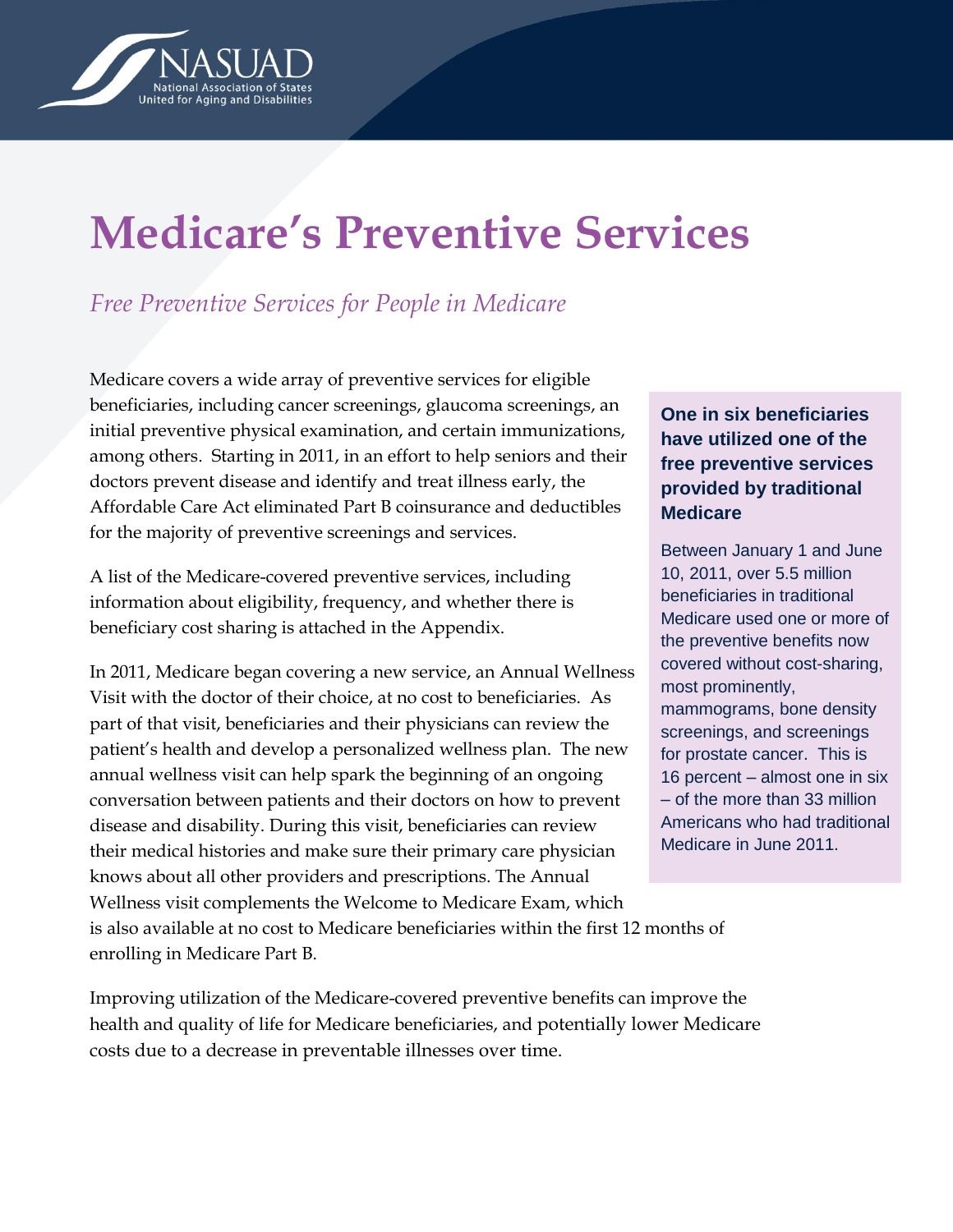

## **The Aging Network is critical to ensuring beneficiaries learn about and take advantage of their Medicare preventive services**

"The Administration on Aging network of service providers are the "boots on the ground" in reaching people on Medicare," said Assistant Secretary for Aging Kathy Greenlee. And to this end, the State Health Insurance Assistance Program (SHIP) and Information and Referral (I&R) services are vital to making sure beneficiaries have the tools and resources to access Medicare"s preventive services.

To increase awareness about Medicare"s preventive benefits, the Centers for Medicare and Medicaid Services (CMS) has launched a national multi-prong, multi-media publicity campaign, *[Share the News, Share the Health](http://www.medicare.gov/share-the-health/)*. The campaign will run throughout the summer, with online advertisements and community events across the country starting in July. CMS is also releasing a nationwide public service announcement that is available on [www.youtube.com/CMSHHSgov](http://www.youtube.com/CMSHHSgov).

User-friendly information about prevention is also available for Medicare beneficiaries and their caregivers at [http://Medicare.gov/sharethehealth,](http://medicare.gov/sharethehealth) and in Spanish at [http://es.Medicare.gov/sharethehealth.](http://es.medicare.gov/sharethehealth) Also, Medicare's dedicated caregivers' website, "Ask Medicare" [www.Medicare.gov/caregivers,](http://www.medicare.gov/caregivers) now has a prevention section especially for caregivers.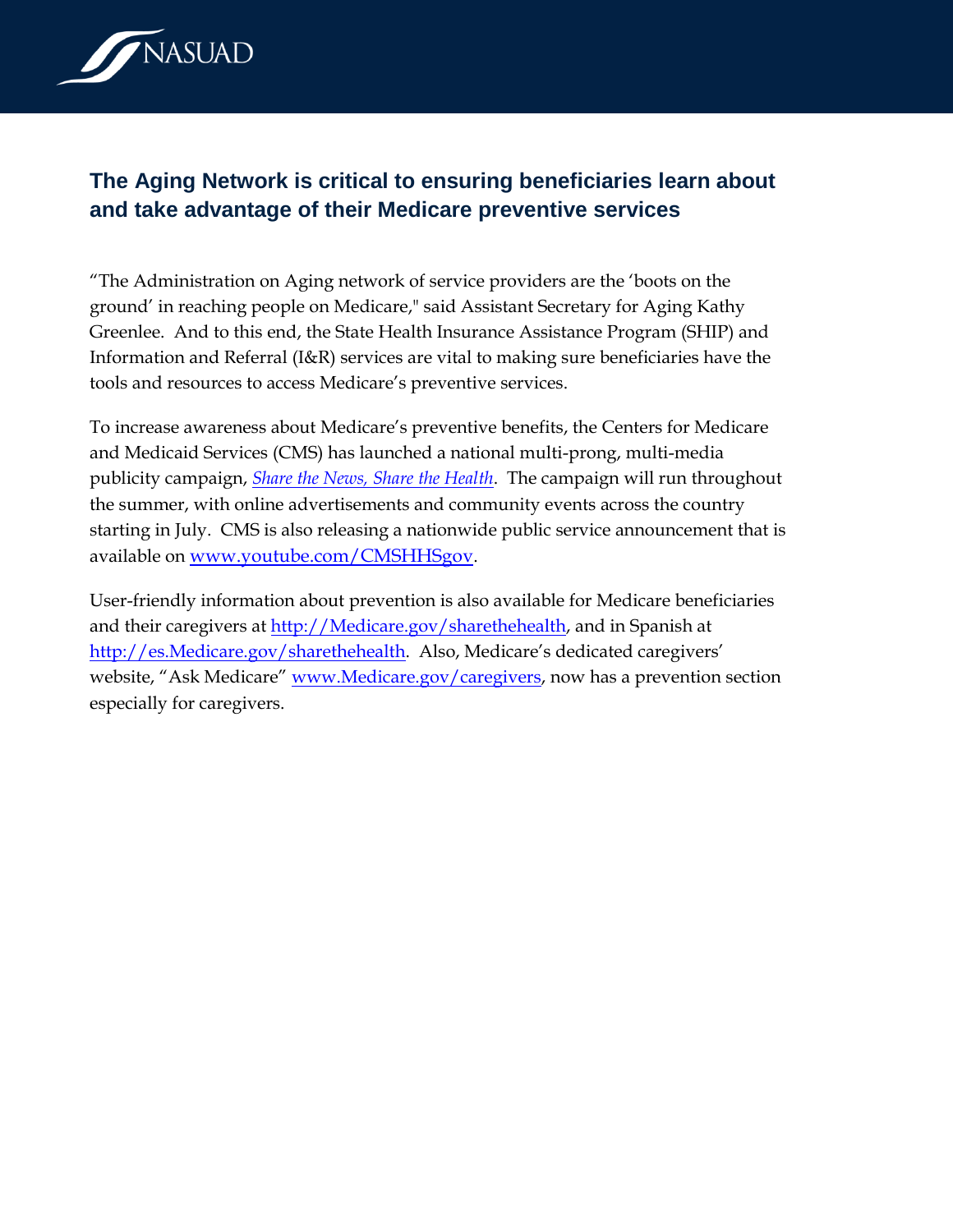

#### **Medicare's Covered Preventive Services**

Medicare covers preventive services for beneficiaries enrolled in either traditional Medicare or Medicare Advantage (Medicare Part C, private health plan). However, costs and rules may differ if a beneficiary is enrolled in a Medicare Advantage plan – contact the individual plan to find out more information about the covered preventive services.

| <b>Service</b>                                                                                                   | Who is Eligible                                                                                                              | <b>How Frequently</b>                                                                                                               | <b>Beneficiary's Cost</b>            |
|------------------------------------------------------------------------------------------------------------------|------------------------------------------------------------------------------------------------------------------------------|-------------------------------------------------------------------------------------------------------------------------------------|--------------------------------------|
| "Welcome to Medicare<br>Exam" (also known as Initial<br><b>Preventive Physical</b><br><b>Examination (IPPE))</b> | Enrollees in Part B within first 12<br>months of enrollment                                                                  | Once in a lifetime benefit per beneficiary                                                                                          | <b>None</b>                          |
| <b>Annual Wellness Visit (AWV)</b>                                                                               | Enrollees in Part B after first 12 months<br>of enrollment who have not received an<br>IPPE or AWV within the past 12 months | Annually                                                                                                                            | <b>None</b>                          |
| <b>Ultrasound Screening for</b><br><b>Abdominal Aortic Aneurysm</b><br>(AAA)                                     | Part B enrollees with certain risk factors<br>for abdominal aortic aneurysm                                                  | Once in a lifetime based on referral<br>resulting from a Welcome to Medicare<br>Exam                                                | <b>None</b>                          |
| <b>Cardiovascular Disease</b><br><b>Screenings</b>                                                               | All Part B enrollees                                                                                                         | Every 5 years                                                                                                                       | None                                 |
| Diabetes Self-Management<br><b>Training (DSMT)</b>                                                               | Part B enrollees diagnosed with diabetes                                                                                     | First year: Up to 10 hours of initial<br>training<br>Subsequent years: Up to 2 hours of<br>$\bullet$<br>follow-up training annually | Deductible and coinsurance/copayment |
| Tobacco cessation counseling                                                                                     | Part B enrollees who use tobacco<br>when counseled by a Medicare-<br>recognized counselor                                    | Two cessation attempts of up to 4<br>intermediate or intensive sessions<br>per year                                                 | <b>None</b>                          |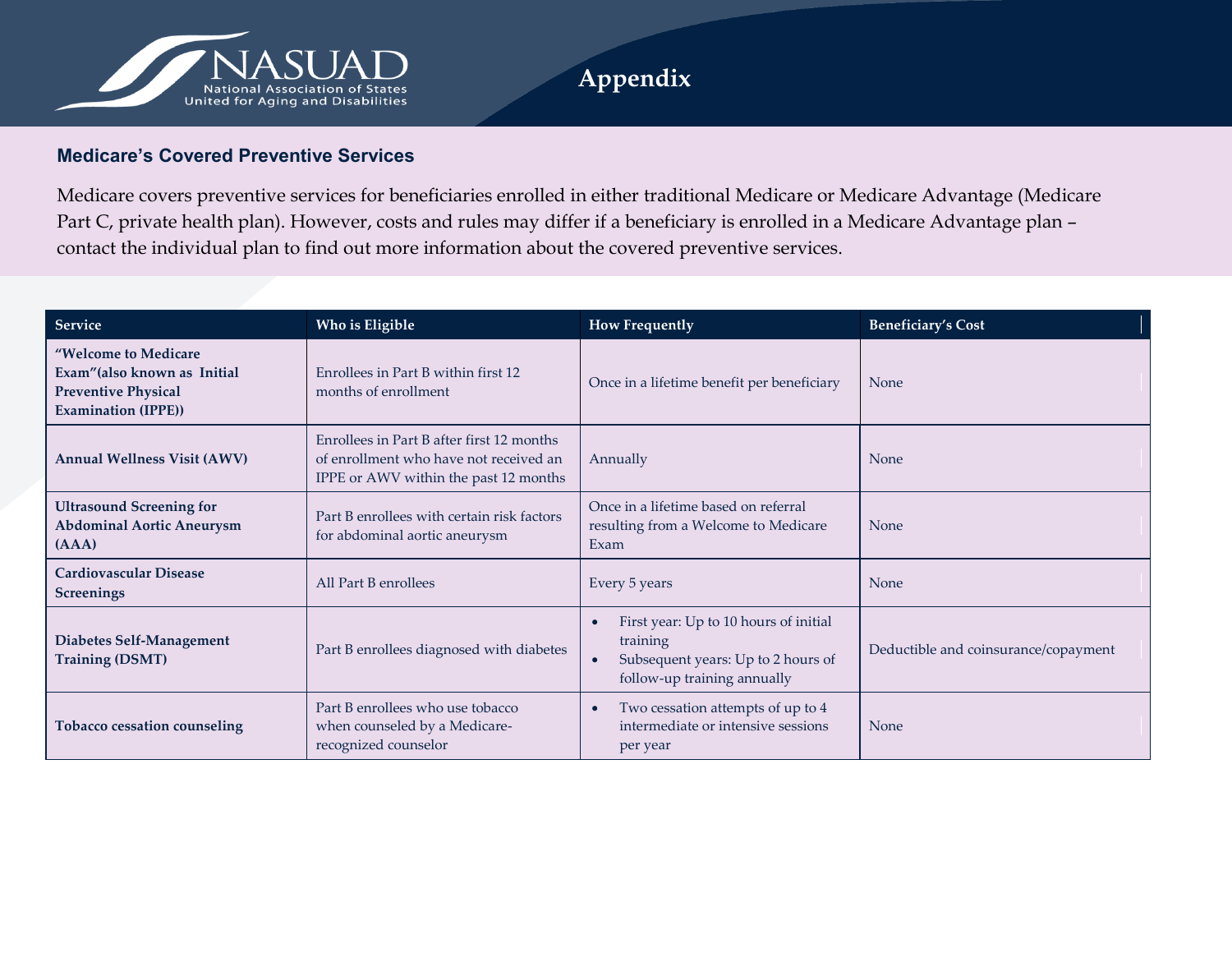## **Medicare's Covered Preventive Services**

| Service                                   | Who is Eligible                                                                                                                           | <b>How Frequently</b>                                                                                                                                                                                           | <b>Beneficiary's Cost</b> |
|-------------------------------------------|-------------------------------------------------------------------------------------------------------------------------------------------|-----------------------------------------------------------------------------------------------------------------------------------------------------------------------------------------------------------------|---------------------------|
| <b>Diabetes Screening Tests</b>           | Part B enrollees with certain risk factors<br>for diabetes or diagnosed with pre-<br>diabetes                                             | 2 per year for beneficiaries<br>$\bullet$<br>diagnosed with pre-diabetes<br>1 per year if previously tested, but<br>$\bullet$<br>not diagnosed with pre-diabetes, or<br>if never tested                         | None                      |
| <b>Medical Nutrition Therapy</b><br>(MNT) | Part B enrollees diagnosed with diabetes,<br>renal disease, or who have had a kidney<br>transplant within the last three years            | First year: 3 hours of one-on-one<br>$\bullet$<br>counseling<br>Subsequent years: 2 hours<br>$\bullet$                                                                                                          | None                      |
| <b>Screening Pap Test</b>                 | Female Part B enrollees                                                                                                                   | Annually if at high-risk for<br>$\bullet$<br>developing cervical or vaginal<br>cancer, or childbearing age with<br>abnormal Pap test within past 3<br>years<br>Every 24 months for all other women<br>$\bullet$ | None                      |
| <b>Screening Mammography</b>              | Female Part B enrollees aged 35<br>and older                                                                                              | Aged 35 through 39: One baseline<br>$\bullet$<br>Aged 40 and older: Annually                                                                                                                                    | None                      |
| <b>Hepatitis B (HBV) Vaccine</b>          | Part B enrollees at intermediate or high<br>risk who do not at the time of the<br>vaccine test positive for antibodies for<br>hepatitis B | Scheduled dosages required<br>$\bullet$                                                                                                                                                                         | None                      |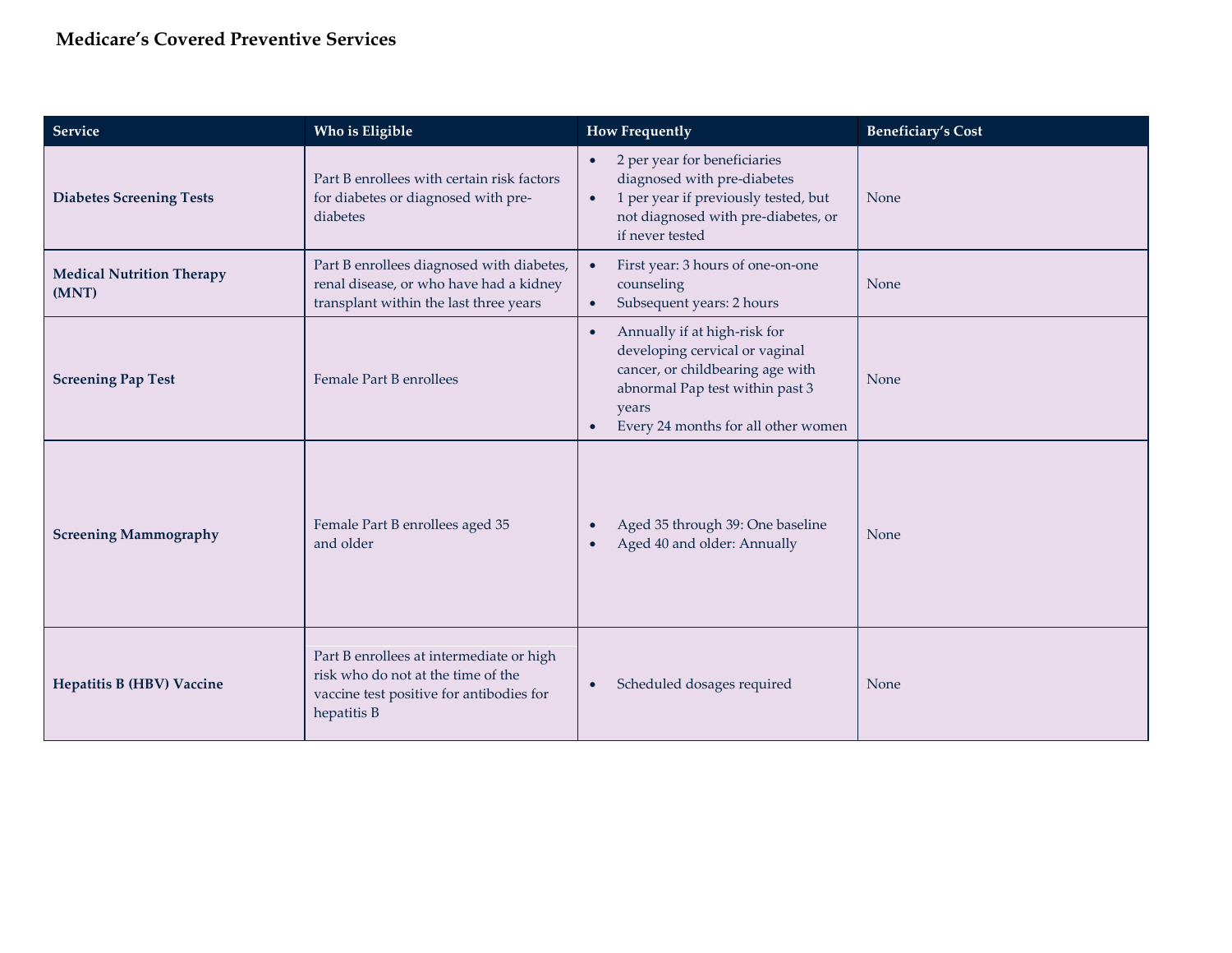| Service                            | Who is Eligible                                                                                                                                                                                                                                                                                                                                                                     | <b>How Frequently</b>                                                                                                                                                                                                                                                                                                                                                                                                                                                                                                                                                                                                                                  | <b>Beneficiary's Cost</b>                                                                                                                                                                                                                                                                                                                    |
|------------------------------------|-------------------------------------------------------------------------------------------------------------------------------------------------------------------------------------------------------------------------------------------------------------------------------------------------------------------------------------------------------------------------------------|--------------------------------------------------------------------------------------------------------------------------------------------------------------------------------------------------------------------------------------------------------------------------------------------------------------------------------------------------------------------------------------------------------------------------------------------------------------------------------------------------------------------------------------------------------------------------------------------------------------------------------------------------------|----------------------------------------------------------------------------------------------------------------------------------------------------------------------------------------------------------------------------------------------------------------------------------------------------------------------------------------------|
| <b>Bone Mass Measurements</b>      | Female Part B enrollees who are<br>$\bullet$<br>estrogen deficient and at clinical<br>risk for osteoporosis<br>Part B enrollees with: vertebral<br>$\bullet$<br>abnormalities; receiving (or<br>expecting to receive)<br>glucocorticoid therapy for more<br>than 3 months; primary<br>hyperparathyroidism; or being<br>monitored to assess response to<br>osteoporosis drug therapy | Every 24 months<br>$\bullet$<br>More frequently if medically<br>necessary                                                                                                                                                                                                                                                                                                                                                                                                                                                                                                                                                                              | None                                                                                                                                                                                                                                                                                                                                         |
| <b>Colorectal Cancer Screening</b> | Part B enrollees age 50 and older                                                                                                                                                                                                                                                                                                                                                   | Normal risk:<br>Fecal Occult Blood Test (FOBT)<br>$\bullet$<br>every year;<br>Flexible Sigmoidoscopy every 4<br>years (or at least 119 months<br>after a screening colonoscopy);<br>Screening Colonoscopy every 10<br>years (or at least 47 months after<br>a screening flexible<br>sigmoidoscopy);<br>Barium Enema (alternative to<br>$\bullet$<br>screening flexible<br>sigmoidoscopy)<br>High risk:<br>FOBT every year'<br>Flexible Sigmoidoscopy once<br>every 4 years;<br>Screening Colonoscopy every 2<br>years (or at least 47 months after<br>a screening flexible<br>sigmoidoscopy)<br>Barium Enema (alternative to<br>screening colonoscopy) | None except deductible and<br>copayment/coinsurance apply to<br>barium enema, and<br>copayment/coinsurance apply to<br>screening colonoscopy where polyps<br>or other abnormalities are found and<br>treated - so people have to pay if<br>they have to have a polyp removed<br>during a colonoscopy, but no<br>payment if no abnormalities? |